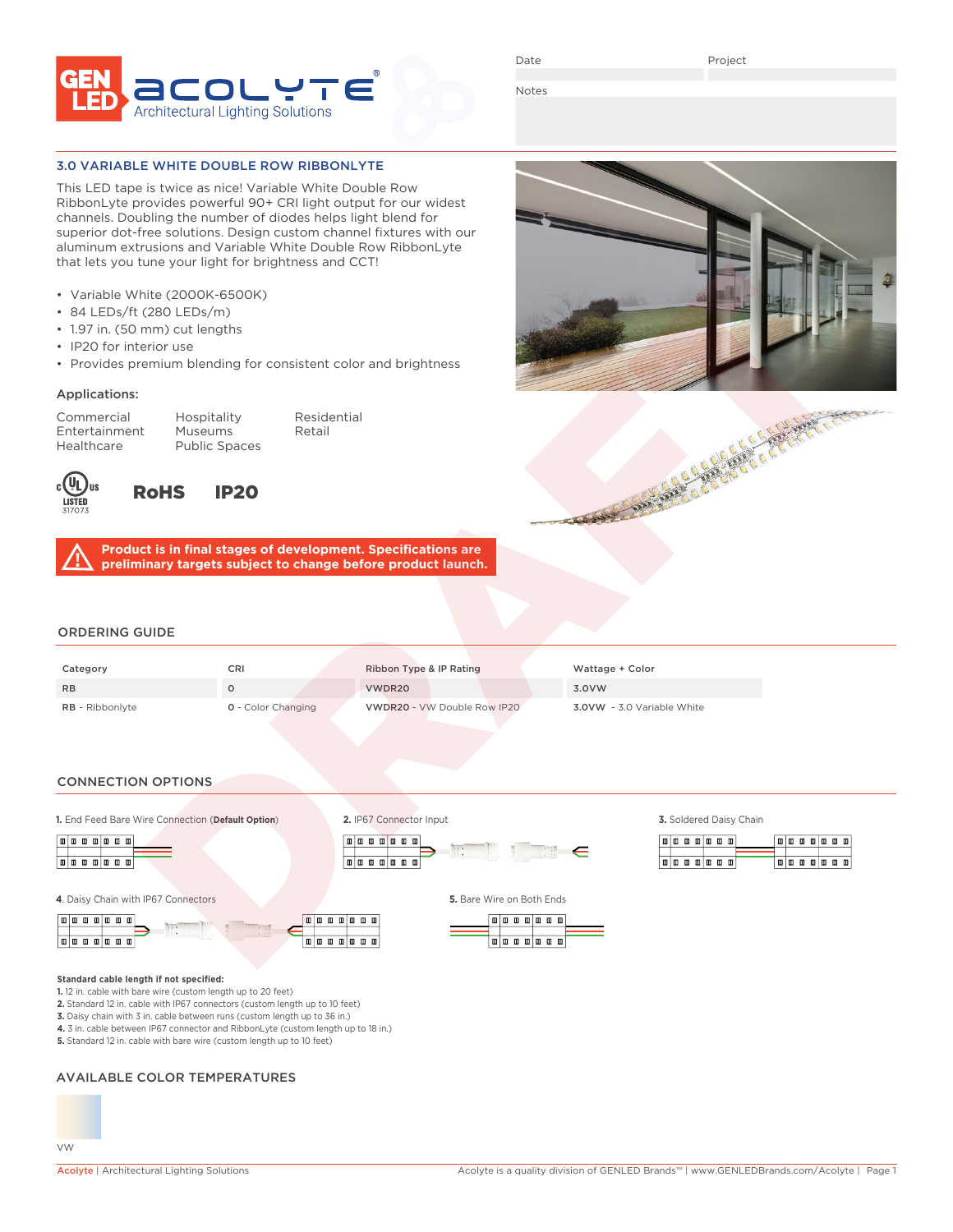

## SPECIFICATIONS / DIAGRAM / USAGE GUIDELINES

|                                                        | 3.0 VARIABLE WHITE DOUBLE ROW RIBBONLYTE                                                                                                                                |                                                                                    |
|--------------------------------------------------------|-------------------------------------------------------------------------------------------------------------------------------------------------------------------------|------------------------------------------------------------------------------------|
| <b>Operating Voltage</b>                               | 24 V                                                                                                                                                                    |                                                                                    |
| Power Consumption                                      | 2.9 W/ft (9.4 W/m)                                                                                                                                                      |                                                                                    |
| Current (mA) - 24V                                     | 119.9 mA/ft (393.0 mA/m)                                                                                                                                                |                                                                                    |
| <b>LED Pitch</b>                                       | 84 LEDs/ft (280 LEDs/m)                                                                                                                                                 |                                                                                    |
| <b>Protection Rating</b>                               | IP <sub>20</sub>                                                                                                                                                        |                                                                                    |
| Dimming/Control                                        | DMX / 0-10V with Dimming Module                                                                                                                                         |                                                                                    |
| <b>Operating Temperature</b>                           | -22° F to 140° F (-30° C to 60° C)                                                                                                                                      |                                                                                    |
| <b>Color Temperatures</b>                              | 2000K - 6500K                                                                                                                                                           |                                                                                    |
| MacAdam Ellipses (SDCM)                                | 2-Step Binning                                                                                                                                                          |                                                                                    |
| Maximum Light Output                                   | 236 lm/ft (755 lm/m) all LEDs on                                                                                                                                        |                                                                                    |
| <b>Binning Tolerance</b>                               | $+/-100K$                                                                                                                                                               |                                                                                    |
| LED Beam Angle                                         | 120°                                                                                                                                                                    |                                                                                    |
| Lamp Life                                              | 43,000 hrs L70 @ 131° F (55° C)                                                                                                                                         |                                                                                    |
| Cuttable Length                                        | 1.97 in. (50mm)                                                                                                                                                         |                                                                                    |
| Lumens/Watt                                            | 81.4 lm/W                                                                                                                                                               |                                                                                    |
| <b>Constant Voltage</b>                                | $\checkmark$                                                                                                                                                            |                                                                                    |
| Cable Length                                           | 12 in (30.5 cm)                                                                                                                                                         |                                                                                    |
| Certifications                                         | UL 2108 Issued: 2016/06/17 Ed: 1 Rev: 2021/10/16 Low Voltage Lighting Systems.<br>CSA C22.2 No. 250.0, General Requirements for Luminaires.<br>ROHS compliant UL 2108.  |                                                                                    |
|                                                        |                                                                                                                                                                         |                                                                                    |
| <b>24V DIMENSIONS</b><br><b>Top View</b>               | <b>Side View</b>                                                                                                                                                        | <b>Dimensions</b>                                                                  |
| ◫<br>◫<br>IP <sub>20</sub><br>$\blacksquare$<br>$\Box$ | $\square$<br>$\mathbb I$<br>$\mathbb I$<br>$\Box$<br>$\mathbb I$<br>$\Box$<br>$\Box$<br>$\blacksquare$<br>$\hfill\blacksquare$<br>m<br>CUTTABLE EVERY: 1.97 in. (50 mm) | Width 0.87 in. (22 mm)<br>Max Length XXX ft X in. (X m)<br>Height 0.09 in (2.3 mm) |
|                                                        | VARIABLE WHITE DIMMING MODULE (Part #: VWDIMMOD) - COMPATIBLE WITH 3.0 VARIABLE WHITE DOUBLE ROW RIBBONLYTE                                                             |                                                                                    |
|                                                        |                                                                                                                                                                         |                                                                                    |
|                                                        | 1 dimming module required per 30 ft (9.1 m)                                                                                                                             |                                                                                    |

#### USAGE GUIDELINES

- When installing this product take into account the surface temperature of the material this product is mounted to. Many building surfaces which are exposed to direct sunlight exceed the 140 °F (60 °C) maximum that our product is rated for. High risk locations like this should be avoided.
- Please refer to our RibbonLyte Proper Use Guide in our *Application Guide* for more information. Available for download at www.GENLEDBrands.com/Acolyte.
- Compatible with a wide variety of control products including the entire line of Lutron dimming systems.
- For use with Acolyte drivers, 0-10V dimming modules and interface controllers (DMXINF models).
- Use with non-Acolyte supplied drivers is not supported or warrantied.
- Due to the nature of the product, RibbonLyte cuttable lengths are generally longer or shorter than the customer requested length. Unless specified, RibbonLyte is factory cut at the shorter cuttable point.
- We reserve the right to make changes to product lineup, specifications, design and finishes at any time without notice.

Acolyte does not warrant or represent that the information is free from errors or omission. The information may change without notice and Acolyte is not in any way liable for the accuracy of any information printed and stored or in any way interpreted or used.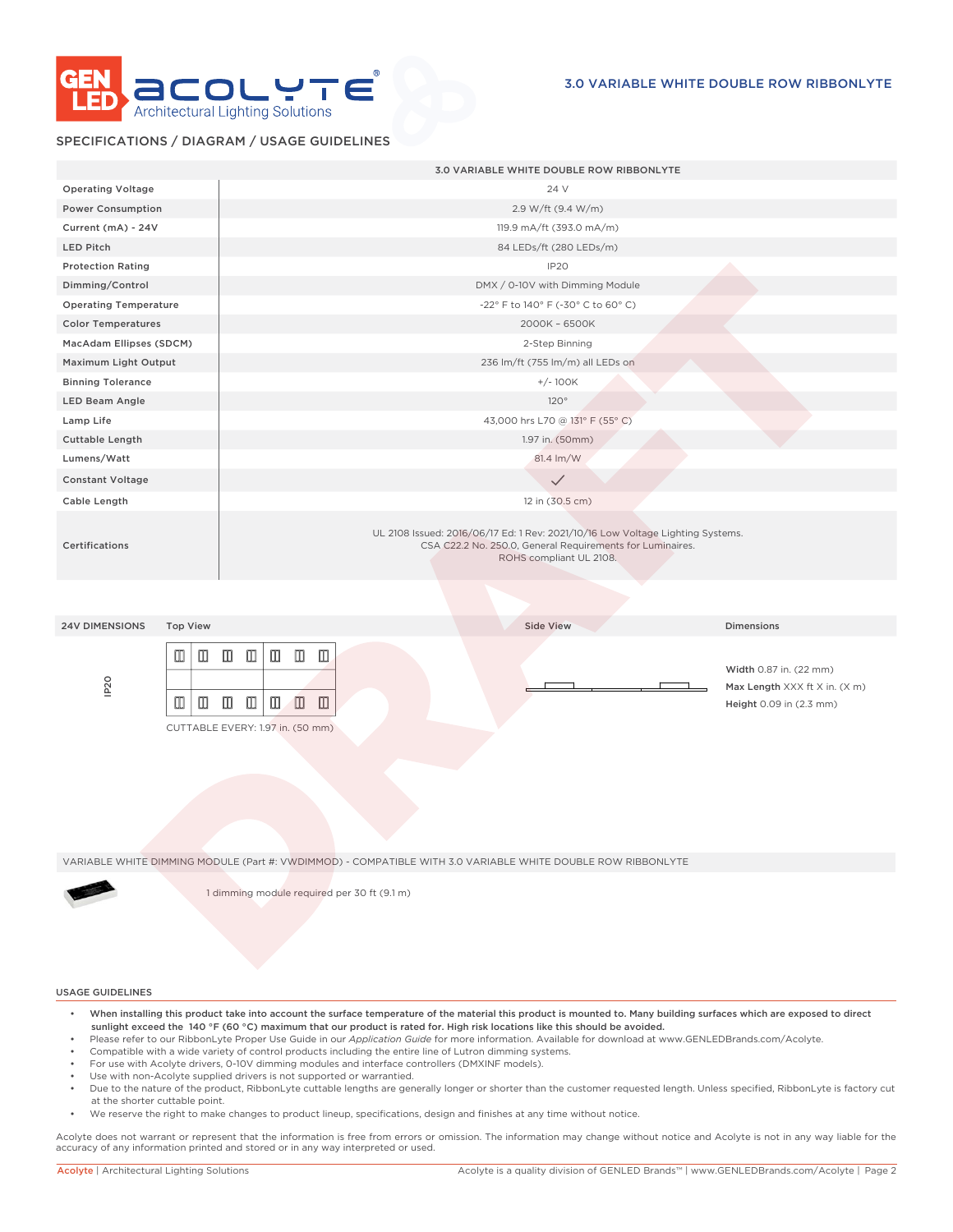

# CHANNEL COMPATIBILITY / CHANNEL OPTIONS

| CHANNEL                  | <b>IP20</b>  | SURFACE MOUNTED CHANNELS                                                                                                                        |
|--------------------------|--------------|-------------------------------------------------------------------------------------------------------------------------------------------------|
| AC1                      |              | LENS OPTIONS: C - Clear F - Frosted K - Black M - Milky NP - Narrow Prismatic WP - Wide Prismatic RM - Round Milky SM - Square Milky            |
| AC <sub>2</sub>          |              |                                                                                                                                                 |
| AC3                      |              |                                                                                                                                                 |
| AC4                      |              |                                                                                                                                                 |
| AC5                      |              |                                                                                                                                                 |
| AC14                     |              |                                                                                                                                                 |
| AP1                      |              | AS13<br>AS28<br>AS30<br>AS53                                                                                                                    |
| AR1                      |              | RM, SM<br>M, NP, WP<br>C, M, K, RM, SM<br>M, NP, WP                                                                                             |
| AR <sub>2</sub>          |              |                                                                                                                                                 |
| AR3                      |              |                                                                                                                                                 |
| AR5                      |              | RECESSED CHANNELS                                                                                                                               |
| AR8                      |              |                                                                                                                                                 |
| AR10                     |              | LENS OPTIONS: C - Clear F - Frosted K - Black M - Milky NP - Narrow Prismatic WP - Wide Prismatic RM - Round Milky SM - Square Milky            |
| AR14                     |              |                                                                                                                                                 |
| AR16                     |              |                                                                                                                                                 |
| AR20                     |              |                                                                                                                                                 |
| AR23                     |              |                                                                                                                                                 |
| AR25                     |              |                                                                                                                                                 |
| AR30                     |              | AR25<br>AR30<br>AR33<br>SC4<br>SC5                                                                                                              |
| AR33                     |              | M, K, RM, SM<br>M, K, RM, SM<br>C, M, K, RM, SM<br>C, M, K, RM, SM<br>M, NP, WP                                                                 |
| AS1                      |              |                                                                                                                                                 |
| AS <sub>2</sub>          |              |                                                                                                                                                 |
| AS3                      |              |                                                                                                                                                 |
| AS6                      |              |                                                                                                                                                 |
| AS10                     |              |                                                                                                                                                 |
| AS12                     |              |                                                                                                                                                 |
| AS13                     | $\checkmark$ |                                                                                                                                                 |
| AS14                     |              |                                                                                                                                                 |
| AS16                     |              |                                                                                                                                                 |
| AS20G                    |              |                                                                                                                                                 |
| AS23                     |              |                                                                                                                                                 |
| AS28                     |              |                                                                                                                                                 |
| AS30                     |              |                                                                                                                                                 |
| AS53                     |              |                                                                                                                                                 |
| AT4                      |              |                                                                                                                                                 |
| AT5                      |              |                                                                                                                                                 |
| AT11                     |              |                                                                                                                                                 |
| AW10                     |              |                                                                                                                                                 |
| AW12                     |              |                                                                                                                                                 |
| AW14                     |              |                                                                                                                                                 |
| AW35                     |              |                                                                                                                                                 |
| AW38                     |              |                                                                                                                                                 |
| AW40                     |              |                                                                                                                                                 |
| <b>B1</b>                |              |                                                                                                                                                 |
| <b>B2</b>                |              |                                                                                                                                                 |
| C <sub>22</sub>          |              |                                                                                                                                                 |
| GL1                      |              |                                                                                                                                                 |
| GL <sub>2</sub>          |              |                                                                                                                                                 |
| ROUND                    |              |                                                                                                                                                 |
| ROUND12                  |              |                                                                                                                                                 |
| ROUND20                  |              |                                                                                                                                                 |
| SC1                      |              |                                                                                                                                                 |
| SC <sub>2</sub>          |              |                                                                                                                                                 |
| SC3                      |              |                                                                                                                                                 |
| SC4                      |              |                                                                                                                                                 |
|                          |              |                                                                                                                                                 |
| SC <sub>5</sub>          |              |                                                                                                                                                 |
|                          |              |                                                                                                                                                 |
| SC <sub>6</sub>          |              |                                                                                                                                                 |
| SC-CORNER1<br>SC-CORNER2 |              |                                                                                                                                                 |
| <b>ST10</b>              |              | <b>DISCLAIMER</b>                                                                                                                               |
| W31                      |              | When installing this product take into account the surface temperature of the material this product is mounted to. Many building surfaces which |